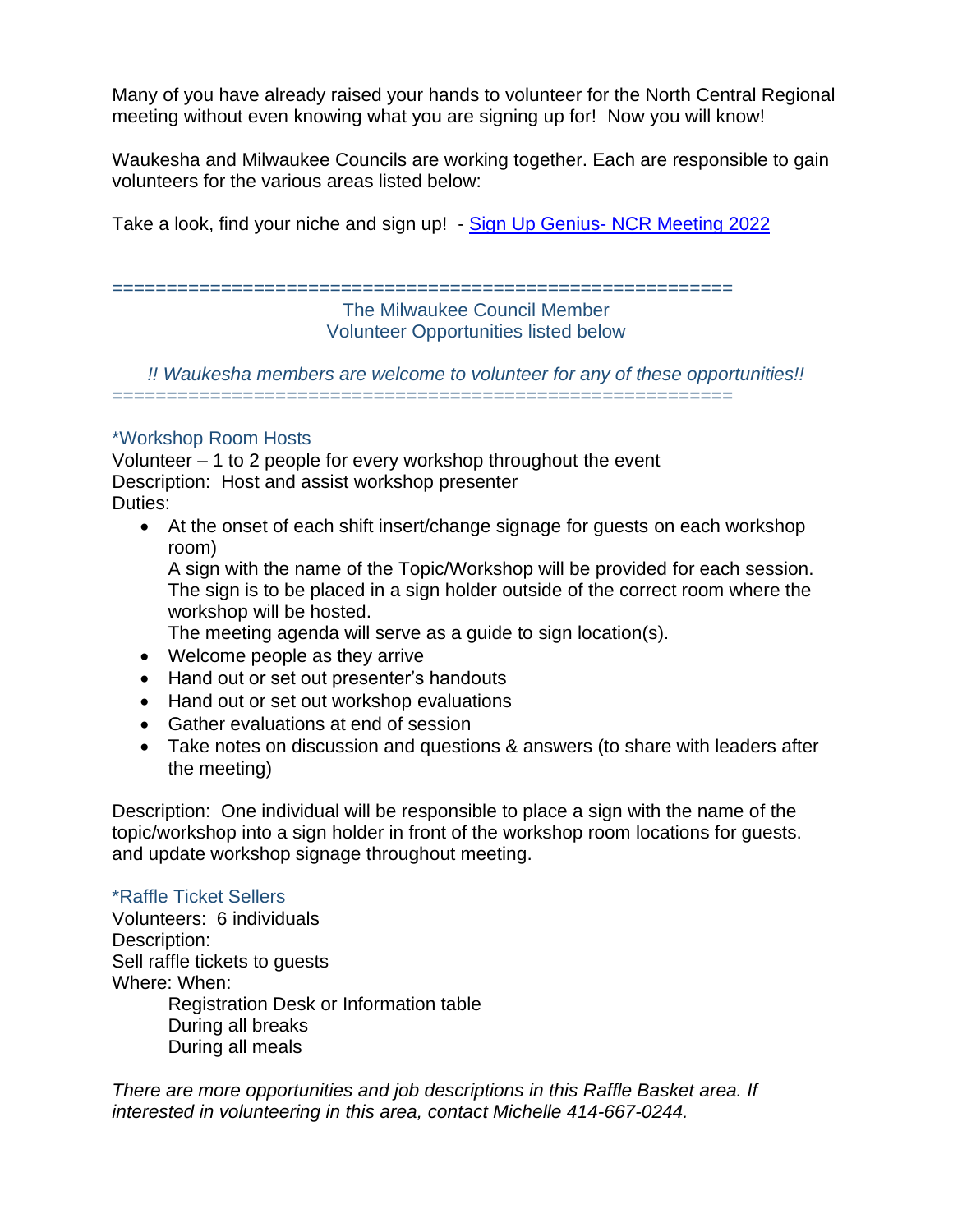\*Greeters/Guides - Host City Event

Volunteers: 2 – 3 individuals

Thurs/6-23 - 4:45, 5:00 & 5:15 Buses depart for Host City Event

Time to be determined Bus return to hotel after Host City Event

Description: Direct people to bus location before and after the Host City Duties:

• Volunteers position themselves at various 'visible' locations

*There are more opportunities and job descriptions in this Greeters/Guides to Host City Event. If interested in volunteering in this area, contact Penny at 414-315-1441.*

========================================================= **Waukesha Volunteer Opportunities**

=========================================================

Registration preparation in advance of the meeting:

# \*Guest Tote Assembly

Description: Each attendee will receive a SVdP tote containing items related to the meeting (Program/Agenda, National items, Vendor and Sponsor materials, other etc.) Duties: Assemble totes to distribute to all guests

Volunteers: Individuals or conference group

Location: Council office

Date and time (In advance of meeting) Date and time to be determined Position duties:

- Prepare / fill totes (A check-off list will be provided)
- Insert name tag into lanyard one for each guest
- Alphabetize by last name (for use at the registration desk)

# \*Guest Registration Overview

Greet, welcome register guests, man the registration desk and information table. Members will arrive at various times throughout the meeting

Volunteers: Individuals or conference group

A minimum of 4 volunteers up to 6 volunteers at peak registration time frames are needed.

Location: Marriott Hotel Date and time: Wed/6-22 Thurs/6-23 Fri/6-24

Sat/6-25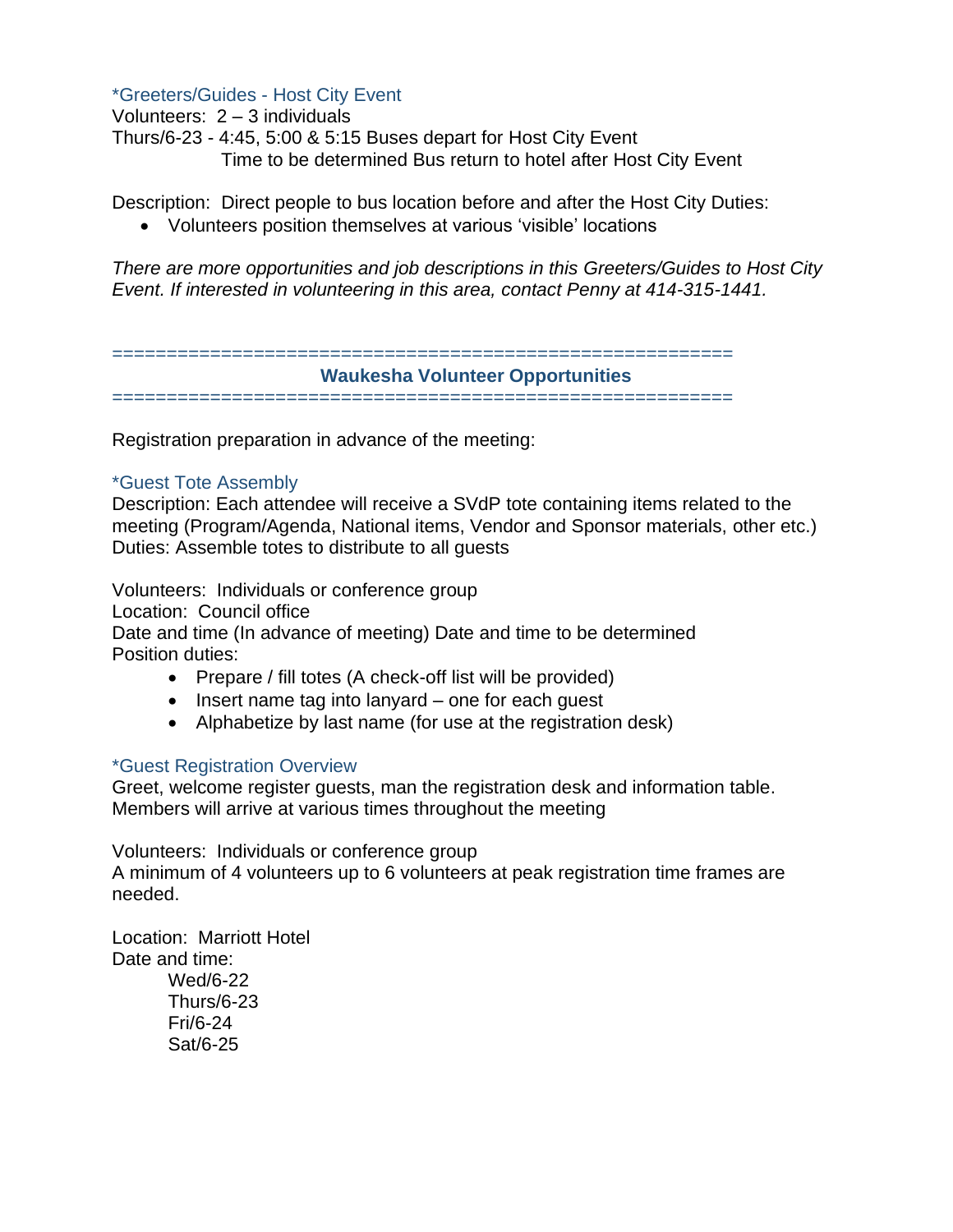# \*Registration Position(s)

Desk Registration Attendant

Description: Greet, welcome guests. Register guests, track attendance, hand all guests a tote and name tag lanyard. (Organized by shift – volunteers needed throughout meeting.)

Shifts:

- Wed/22 3:00 pm 4:15 pm (Set-up/Organize Registration desk) Wed/22 – 4:15 Volunteer Meeting Wed/22 – 4:30 pm – 6:30 pm
- Thurs/23 8:45 Volunteer Meeting Thurs/23 – 9:00 am – 12:00 noon Thurs/23 – 1:00 am – 3:00 pm Thurs/23 – 3:00 pm – 5:00 pm
- Fri/24 7:00 am Volunteer Meeting Friday/24 – 7:30 am – 10:00 am Friday/24  $-$  10:00 am  $-$  noon Friday/24 – 1:00 pm – 4:00 pm
- Sat/25 6:45 Volunteer Meeting Sat/25 - 7:00 am – noon Sat/25 –1:00 pm –3:00 pm (Disassemble registration desk, gather lanyard name tags, signage and/or other remaining SVdP items - assist in packing items into vehicles to be returned to Waukesha Council office.)

Information Table Attendant (This table joins registration table) Volunteer: Individual Shifts: Same time frame as stated above. Description: Manage the member information table Duties:

- Assist with set-up of all various NCR, National, Vendor handouts, etc.
- Offer items to guests as they arrive.
- Replenish stock as needed.
- Disassembling table, gather items, return to owner and/or assist in packing items into vehicles to be returned to Waukesha Council office.

## \*Greeters at Entrance and to Workshop locations

After a visit to the hotel to obtain another visual of the space, the need for greeters to stand at hall entrances and assist guests find their way, will be determined. The hotel is an open concept and stationed assigned greeters may not be necessary. *This section will be updated*.